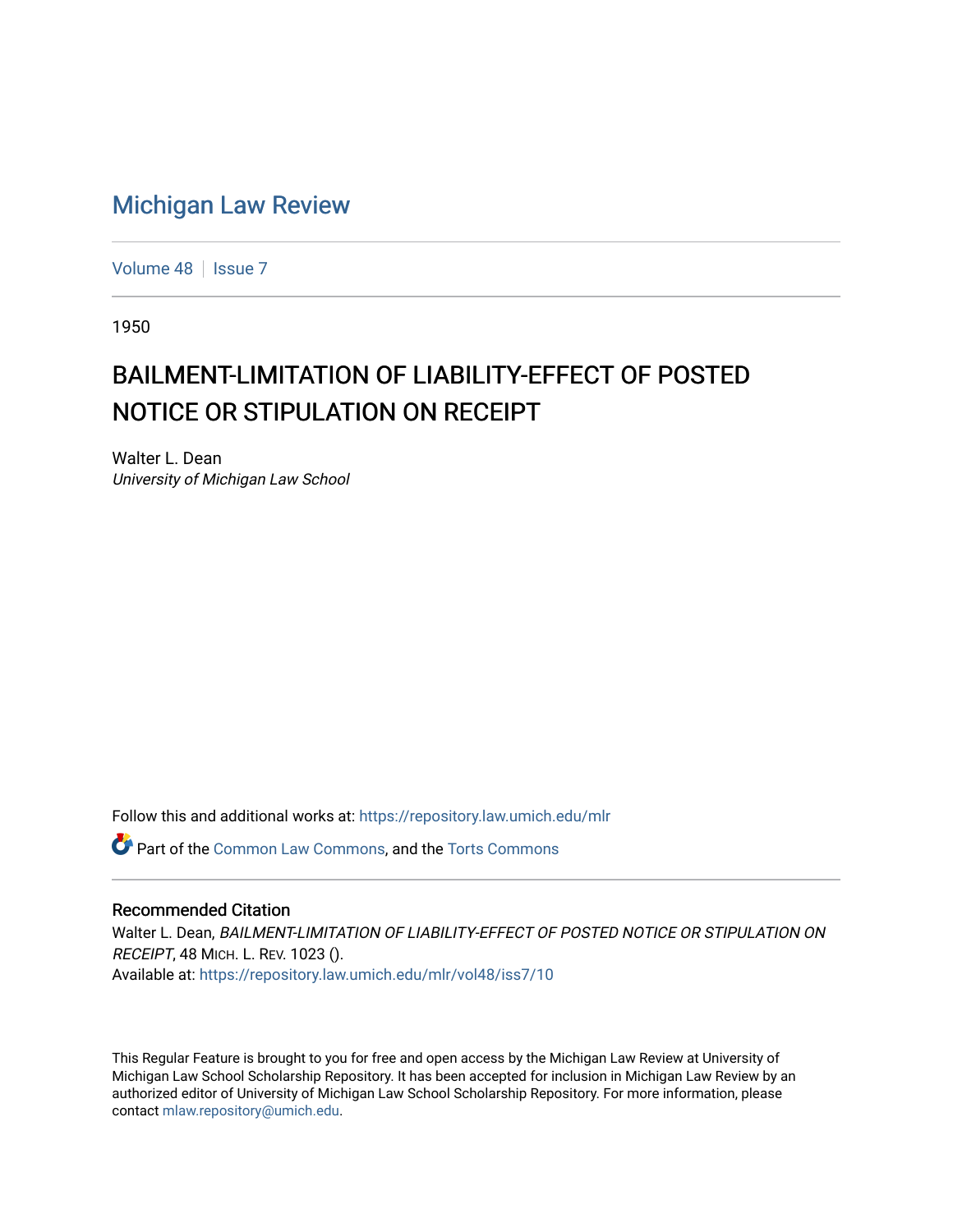BAILMENT-LIMITATION OF LIABILITY-EFFECT OF POSTED NOTICE OR STIPU-LATION ON REcEIPT-Plaintiff deposited a traveling bag in the parcel room at defendant's railroad station, paid a ten cent fee, and was issued in return a numbered check or receipt on which was printed, inter alia, a notice that defendant's liability would be limited to \$25 unless an excess valuation were declared and paid for at the time of deposit. Plaintiff testified that he hadn't read the printing on the check and hadn't seen a posted sign which contained the same information. On demand the defendant was unable to redeliver the bag. In an action to recover the value of the bag and its contents, the lower court concluded that defendant's liability was limited to \$25. On appeal by the plaintiff, *held,* reversed. The liability of the defendant as bailee was not limited by the stipulations on the check or on the sign, where the baiior had no actual knowledge of those limitations. *Allen v. Southern Pacific Co.*, (Utah 1950) 213 P. (2d) 667.

When a railroad company accepts articles for checking in its parcel room it is acting in its capacity as a warehouseman rather than as a common carrier. As such, the railroad is bound to use as much care in regard to the bailed goods "as a reasonably careful owner of similar goods would exercise," and in the absence of an. express limitation of liability it will be liable to the full extent of the damage caused by its omission to do so.<sup>1</sup> The common-law rule, which has been

<sup>1</sup> Fraam v. Grand Rapids & Ind. Ry. Co., 161 Mich. 556, 126 N.W. 851 (1910). Cal. Civ. Code (1949) § 1840 provides: "The liability of a depositary for negligence cannot exceed the amount which he is informed by the depositor, or has reason to suppose, the things deposited to be worth." England v. Lyon Fireproof Storage Co., 94 Cal. App. 562, 271 P. 532 (1928).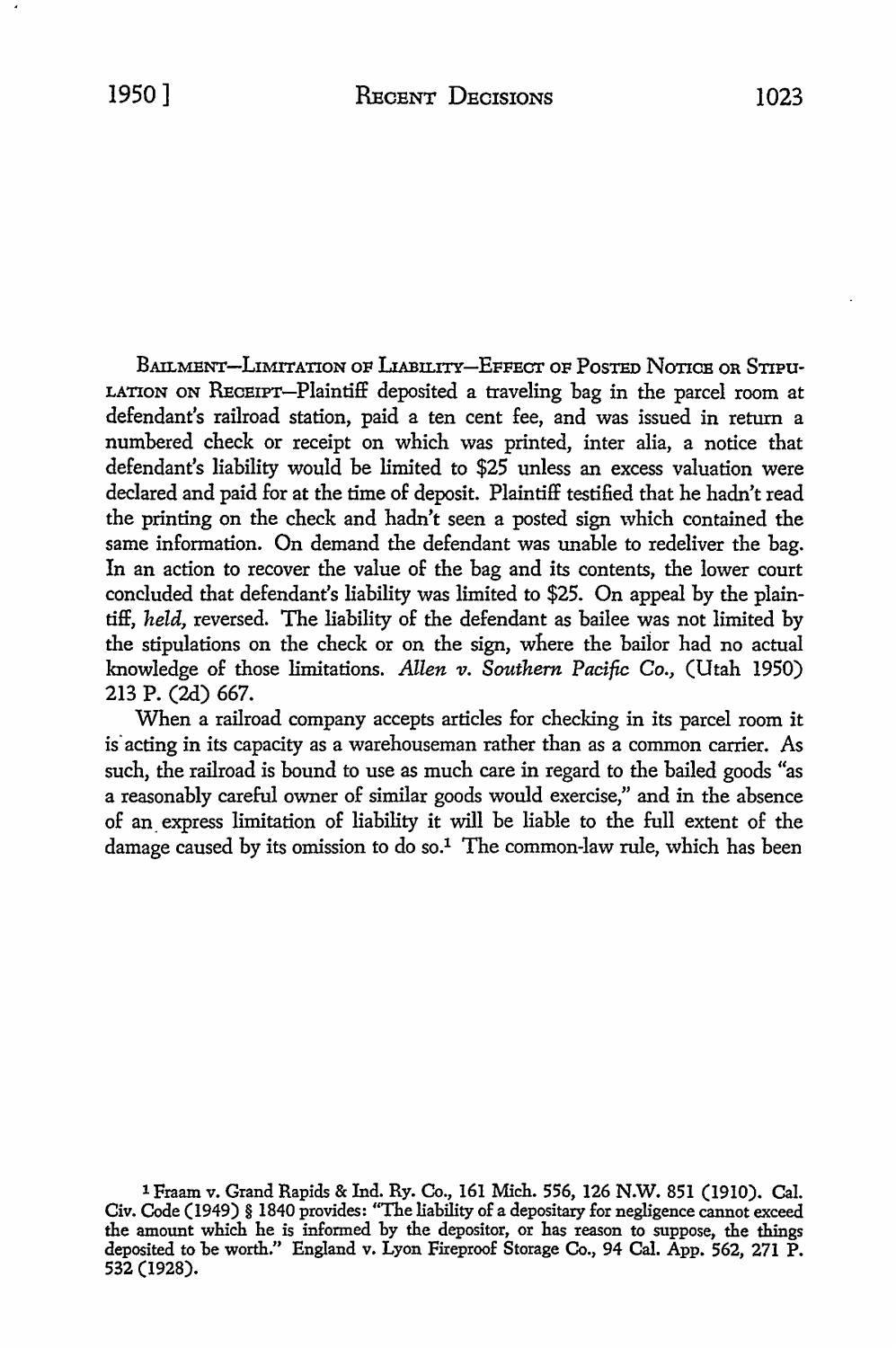adopted by the Uniform Warehouse Receipts Act, prohibits the insertion in a warehouse receipt of terms which "in anywise impair [the] obligation" to exercise that degree of care which is normally required of a bailee.<sup>2</sup> But though a bailee cannot contract to exempt himself from liability arising out of his own negligence, it is generally held that the parties may enter into an agreement limiting his liability to a specified sum unless a higher value is declared and an increased charge is paid.3 To make such an agreement effective the ordinary requisites for the formation of a contract must be satisfied. Although the mere posting of a notice announcing the limited liability of the bailee will not be enough, if the bailor sees and reads the stipulation or has actual notice of its terms before surrendering the bailed goods, he will be deemed to have accepted them as a condition of his bailment contract.4 The real question arises, however, where a notice of the limitation is printed on the check or token which the bailor is given in exchange for the bailed goods. It has been argued that the check contains the contract and under ordinary contract principles, when the parties have put the terms of their agreement in writing, neither party can later deny the binding obligation of the written agreement. Thus it is often held as a matter of law by the English courts that the acceptance of the check or receipt containing a printed limitation of liability constitutes an acceptance of the bailee's offer to contract for limited liability.<sup>5</sup> But the bailor may be justified in believing that the stub was given him merely as a means of later identifying the parcel he has deposited with the bailee and not as a contract embodying the terms of the bailment.<sup>6</sup> The instant case is in accord with the prevailing view in this country which holds that the bailor will not be presumed to have agreed to limit the liability for negligence unless it is affirmatively shown that he had actual knowledge of such provisions at the

2 §3(h); Utah Code Ann. (1943) § 99-0-3(2). See 3 U.L.A. §3 (1922).

<sup>3</sup>6 WILLISTON, CoNTRACTS §l751C (1938), and cases there cited. See, Willis, "The Right of Bailees to Contract against Liability for Negligence," 20 HARV. L. REV. 297 (1907); 86 UNIV. PA. L. REv. 772 (1938). Ordinary terms of bailment may be altered by contract only insofar as reasonable. Noyes v. Hines, 220 ill. App. 409 (1920).

<sup>4</sup>BROWN, PERSONAL PROPERTY § 84 (1936); Dietrich v. Peters, 28 Ohio App. 427, 162 N.E. 753 (1928); Madan v. Sherard, 73 N.Y. 329 (1878).

<sup>5</sup>Pratt v. The South Eastern Ry. Co., [1897] 1 Q.B. 718, 66 L.J. (N.S.) 418 (1897); Lyons & Co. v. Caledonian Ry., 46 Scott. L. R. 848 (1909); Terry v. Southern Ry., 81 **S.C.**  279, 62 S.E. 249 (1908); Mo. Pac. R. Co. v. Fuqua, 150 Ark. 145, 233 S.W. 926 (1921).

<sup>6</sup>"The coupon was presumptively intended ... to serve the special purpose of affording a means of identifying the parcel left by the bailor. In the mind of the bailor the little piece of cardboard which was undoubtedly hurriedly handed to him and which he doubtless as hurriedly slipped into his pocket, without any reasonable opportunity to read it, and hastened away without any suggestion having been made upon the part of the parcel room clerk as to the statements in fine print thereon, did not arise to the dignity of a contract by which he agreed that in the event of the loss of the parcel •.• he would accept therefor a sum which perhaps would be but a small fraction of its actual value." Healy v. New York Cent. & H. R.R. Co., 153 App. Div. 516 at 519, 138 N.Y.S. 287 (1912), Affd. 210 N.Y. 646, 105 N.E. 1086 (1912). These cases are clearly to be distinguished from cases involving bills of lading and warehouse receipts which are connected with transactions of considerable commercial importance which have some period of time to run and where it would be natural for parties to stipulate the terms of the contract rather than rely on general principles of law to determine the bailee's liability. In such cases, the bailor will be held to have constructive notice of the conditons printed on the receipt. See 22 MICH. L. REV. 154 (1923).